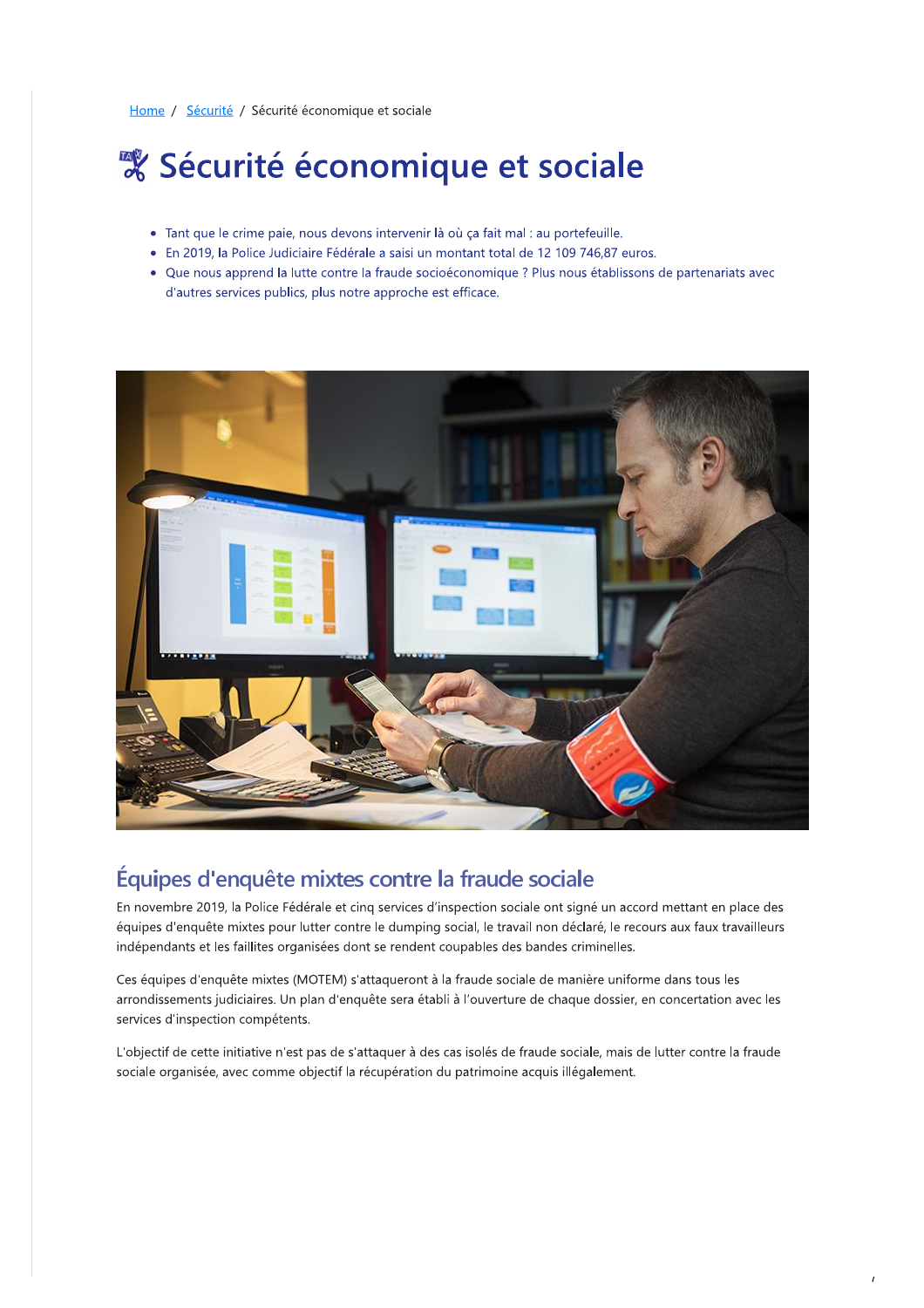This website uses cookies to ensure you get the best experience on our website.





## Opération contre des fraudeurs à la TVA

Au cours de la période 2017-2019, plusieurs grossistes d'articles sanitaires, en particulier de chaudières, ont facturé pour 3,5 millions d'euros de marchandises à des clients néerlandais. Les marchandises n'ont pas été livrées aux Pays-Bas mais ont été vendues sur le marché belge par une autre société, dans des magasins de bricolage à Anvers et à Bruxelles. Si les ventes sur le marché belge ont été réalisées avec application de la TVA, les auteurs ne s'en sont toutefois pas acquittés.

Après de multiples écoutes téléphoniques et l'observation de plusieurs comptes bancaires, l'organisateur de la fraude a été arrêté en janvier 2019. En décembre 2019, son complice principal a été extradé par l'Allemagne vers la Belgique. Le butin de la fraude, estimé à 800 000 euros, n'a pu être récupéré que partiellement.



## Approche intégrale de la fraude dans le sport

Le championnat d'Europe de hockey à Anvers a fait l'objet d'une surveillance minutieuse. Cette surveillance ou monitoring consiste à mettre au jour les fraudes et les tromperies, en particulier les matches truqués, grâce à l'action conjointe de différents partenaires. Il s'agissait en l'occurrence d'un partenariat entre, entre autres, la Police Judiciaire Fédérale (PJF), la Police Locale, le parquet fédéral, le procureur local, la Commission des jeux de hasard, les arbitres et les fédérations sportives nationales et européennes. Le monitoring, en tant que tâche policière, est synonyme de prévention : ce qui peut être évité ne devra pas être poursuivi. Pendant ce championnat, la coopération s'est déroulée à la perfection. Aucune irrégularité n'a été observée.

Un projet de coopération avec la fédération de tennis a également été mis en place. Concrètement, la PJF de Flandre occidentale et les zones de police Damme/Knokke-Heist et Westkust, en collaboration avec le parquet, Tennis Vlaanderen et les organisateurs du tournoi, ont mis en place un programme de prévention contre la manipulation de matches et de résultats. Il a été expliqué aux joueurs de tennis comment des personnes malhonnêtes opèrent pour établir des contacts et tenter de les influencer. Une arrestation a été effectuée en marge de ce programme de prévention.